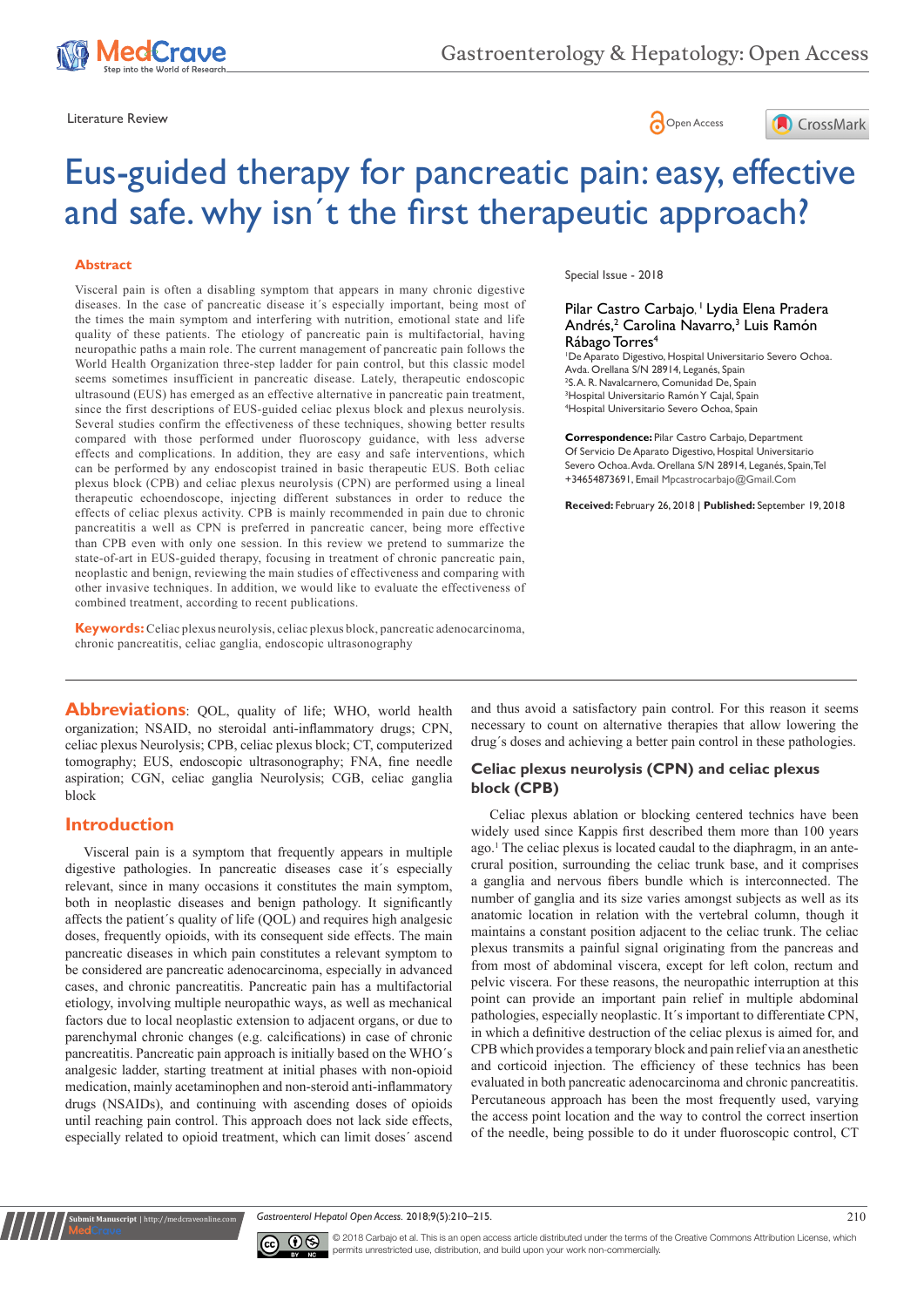or even abdominal ultrasonography. In relation to the access, it can be anterior or posterior depending on the technic used. In published studies the posterior access with fluoroscopic control predominates, or recently with CT.<sup>2</sup> There also exists the possibility to practice CPN with alcohol or other substances during surgical resection of the neoplasm or in a palliative surgery context.<sup>3</sup> Such a technic would be an alternative to classic surgery, being its efficiency equivalent to the rest of approaches.

CPN´s global efficiency has been proved in multiple studies, though quite heterogeneous in its designs. In a classic meta-analysis published by Eisenberg et al which includes a total of 24 studies, it´s concluded that CPN achieves an abdominal oncological pain release (including various types of non-surgical neoplasms) of up to 90% after three months, and of 70% to 90% throughout the disease.<sup>4</sup> It even suggests a longer life expectancy in patients in which this technic is applied. Other prospective and randomized studies have later confirmed these data<sup>5-7</sup> although with more modest results, proving pain relief in most cases and a moderate descent in opioid doses and its side effects. A review published in 2007 concluded that although CPN´s efficiency is unquestionable in relation to pain relief, it is not sufficiently efficient to be able to substitute conventional analgesic treatment, and it doesn´t seem to improve the QOL or survival expectancy in oncologic patients.<sup>8</sup> A recent retrospective study with a wide patient cohort finds that patients subject to CPN, in spite of the used technic, show a statistically significant reduction of survival rates.<sup>9</sup> This surprising find contradicts previous studies. It is not clear if this translates an association between a more serious oncologic case and the tendency to use more invasive technics, or if the reduction of survival rates can be a direct cause of the technic. Since currently it´s the only paper that reflects these results, prospective studies will be necessary to confirm them.

The most frequent complications of CPN are orthostatic hypotension and diarrhea, both of which appear in up to 40% of the patients. Pain exacerbation in the days following the injection is also frequent and self-limited. In posterior approach technics 2% of neurologic complications have been notified, including paraplegia, and 1% of pneumothorax, secondary to supra-diaphragmatic puncture.4 Anterior approach seems to avoid these severe complications according to currently available data. There exist few publications in which CPN use in benign pathology or in resectable cancer is evaluated. Lavu et al. have recently evaluated intra-surgical CPN efficacy in resectable peri-ampular and pancreatic adenocarcinomas. In this randomized prospective study with a total of 467 patients, it was concluded that there is no significant improvement in QOL or pain control during post-surgery. An increase in patient survival wasn´t recorded either. It is also believed that the pre-surgical alcohol injection in the pancreatic area can stimulate fibrosis, making resection of the neoplasm of that location more difficult. In chronic pancreatitis it is believed that it can even worsen the pain and accelerate the disease in some cases. In spite of this some studies have proven their short-term efficacy in these patients,<sup>10,11</sup> though there is no long-term data that show the patient's evolution in relation to pain control. Due to all this, CPN is reserved for pain control only in confirmed unresectable neoplasms.

CPB has also been evaluated in pancreatic cancer pain treatment but, because it´s effect seems to be transitory and of less magnitude, it is not advised as an elective technic in oncologic pain. Its use has been proposed though in chronic pancreatitis pain treatment. Although the factors that influence chronic pancreatic pain are many,<sup>12</sup> it's true that there is a neuropathic component that is often difficult to control with conventional analgesic drugs. As opposed to what happens with CPN, there are not many studies that describe CPB´s efficacy in its different approaches, and those that exist have few patients included. In these, there is a pain-relief rate of 50% to 60%, with a duration that ranges between 2 and 3 months. Re-appearance of pain is the rule after the 3<sup>rd</sup> month and analgesia maintenance is exceptional.<sup>13</sup> These results are equivalent to those obtained in endoscopic ultrasonography (USE) guided CPB, as we will later see.

#### **EUS technics**

Both CPN and CPB initially were EUS-guided in the 90´s, according to the first description of the technic made by Wiersema et al.14 The relatively simple identification of the area where the celiac plexus is located, and the scarcely complicated technic in relation to other EUS-guided interventions, have facilitated its expansion and multiplied the publications referring to its efficacy and safety. As we will see, the results of both technics are similar or slightly better than those described in previous literature, suggesting a higher safety of the EUS-guided technic, probably due to the anterior approach and the lack of susceptible tissues between the puncture area and the celiac plexus. Both technics are done in the same way, identifying the theoretical location of the celiac plexus with a therapeutic linear ecoendoscope. From the upper portion of the gastric body, the descending aorta and the celiac trunk base are easily identified. The space located between the gastric wall, the aorta and the celiac trunk, is where the celiac plexus should be placed, and thus where we should practice the injection.15,16 It will be done with a conventional FNA needle of a variable caliber, being 20G and 22G the most commonly used. The only difference between EUS-CPN and EUS-CPB is the substance injected in the plexus. In CPN, 5 ml of 0,25% bupivacaine are initially injected, followed by 20 ml of absolute alcohol. The absolute alcohol volume has been evaluated in some studies,<sup>17</sup> concluding that the 20ml injection in comparison to 10 ml, doesn´t increase the complications or side effects, with a mild increase of its efficacy. In CPB a mixture of 20ml 0,25% bupivacaine and 80 mg of triamcinolone is injected, usually in two successive and equivalent bolus to facilitate the flow through the interior of the needle. Although there recently has been published a study that concludes that the injection of the bupivacaine-triamcinolone mix does not cause a greater pain relief than bupivacaine on its own,<sup>18</sup> the use of both is still the standard technic whilst waiting for more studies that confirm these results.

The injection point location in relation to the celiac plexus has also been a controversial issue. It has been suggested that the injection in both sides of the celiac trunk (bilateral technic) might facilitate a better diffusion of the applied substance in the whole plexus, in contrast with the classical o central technic.<sup>11</sup> Available published data are controversial in relation to efficacy,<sup>19–21</sup> but don't show differences between the technics´ complications. It has recently been confirmed the possibility to visualize the celiac ganglia by EUS in a large portion of patients,22 which would imply a more precise therapeutic target with greater efficacy expectancy in pain control. As we will later see the results are promising, but there are still few studies that evaluate this fact. Complications of both technics are mild in most cases.<sup>23,24</sup> Although initially the risk of severe complication was assumed to be similar to that described in percutaneous technics, specific studies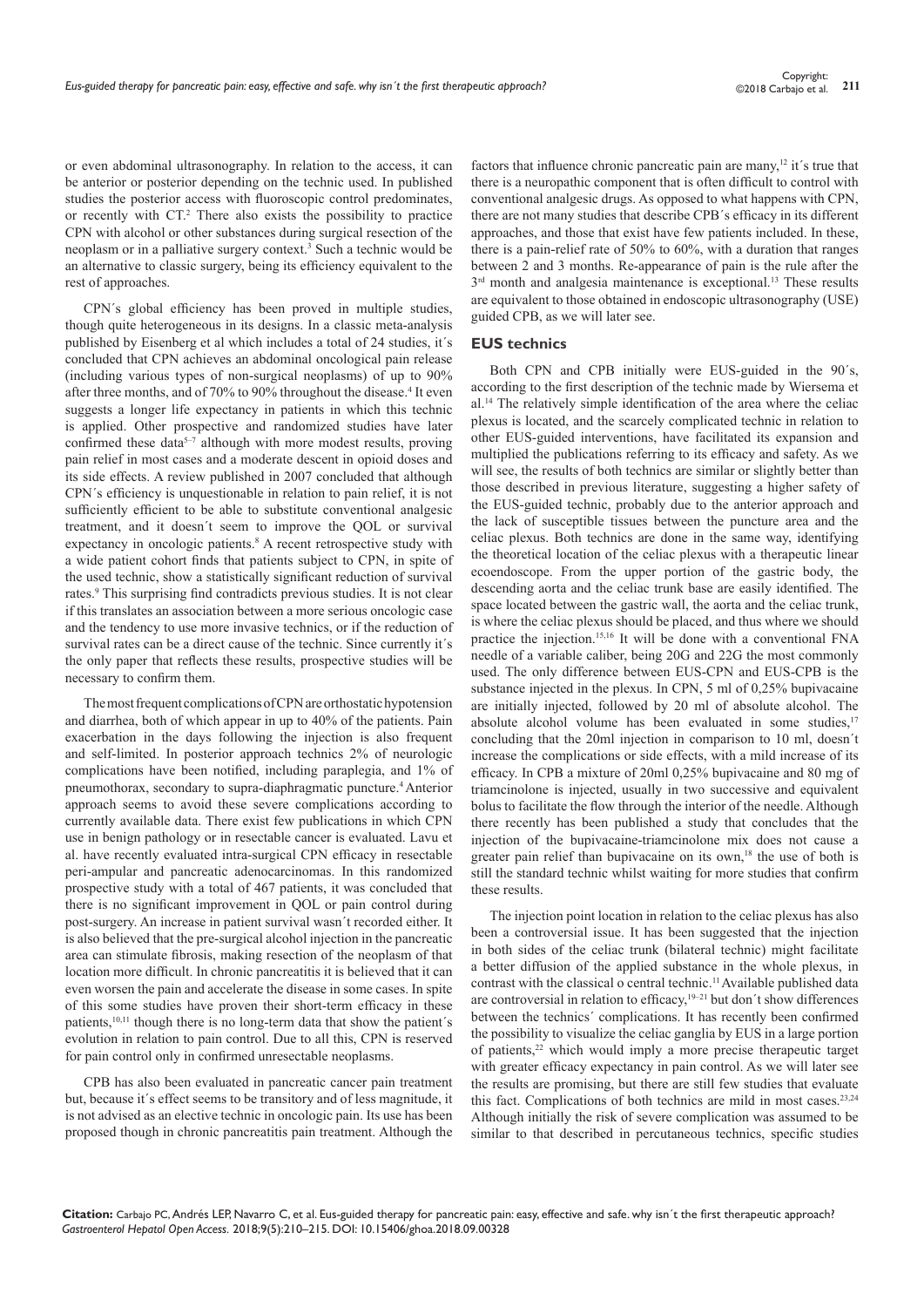of EUS reflect fewer and milder complications. The most frequent, like in percutaneous technics, are diarrhea and hypotension, probably secondary to the increase of parasympathetic activity after puncture. Both are usually mild and transitory. The frequency of each one of them is estimated to be approximately 10%, though some studies describe it happening in up to 40% of the patients, especially in the case of diarrhea.

Post-puncture abdominal pain or exacerbation of the previous pain is also frequent and usually self-limited (9%). A severe but exceptional CPB complication is the induction of retroperitoneal abscesses in the puncture area, probably secondary to bacterial translocation. Other vascular severe complications have been published as clinical cases, including a case of gastric ischemia, one case of medulla and two of hepato-splenic infarctions.<sup>25-28</sup> Ischemic complications, which can be fatal, are considered the most serious adverse events. Four cases of acute paraplegia have been reported; in all four cases, the paraplegia was permanent. Paraplegia following EUS-guided neurolysis is thought to be caused by acute spinal cord ischemia resulting from injury to the anterior radicular artery or from vasospasm. There is a case of acute respiratory failure resulting from bilateral diaphragmatic paralysis following EUS-CPN described recently.29 In any case, these technics seem to have a lower global complication risk in comparison to those practiced through other different approaches, though it must not be forgotten that notified complications wit percutaneous technics can also happen in USE.

## **EUS-guided CPN**

There are many studies that confirm the efficacy of EUS-guided CPN in oncologic pain treatment, mainly of pancreatic origin, though also of other etiologies. Variability amongst studies though, makes global evaluation of the efficacy and comparison with other technics more difficult. EUS-guided CPN´s global efficacy has been confirmed in several meta-analyses, proving an improvement in QOL and pain evaluation scales.4,6,7,11 Most of these studies confirm a pain improvement period that varies between 2 and 3 months, 30,31 decreasing its efficacy after the third month. 70% to 90% of the patients experiment post-procedure pain relief according to publishing. It is not clear though that CPN allows a decrease of opioid doses or their side effects in a statistically significant manner, since the existing results are contradictory.6,8,32 In any case, it seems clear that there is a decrease in opioid requirements at least during the first weeks, which is not statistically significant, increasing again during the final phases of the disease. The existence of multiple factors implicated in pain genesis, as well as the multiple treatments administered previous to EUS-CPN, could determine the response variability. Patients' complexity and the prioritization of QOL improvement as an objective, make a careful selection of cases necessary in which a greater efficacy is expected, to avoid unnecessary or ineffective invasive technics. Sadly it´s still complicated to determine in which patients' pain response is going to be optimal. Some studies have evaluated the factors that might determine a worse pain response after CPN, concluding that celiac plexus´ local invasion can predict a poor treatment response.<sup>33</sup> Pancreatic gland localization of the tumor can also determine a worse response to treatment,<sup>34</sup> although in regard to this issue results are heterogeneous or even contrary when analyzing different studies´ results.

The most optimal moment to apply EUS-CPN has also been evaluated. Although it has been suggested that early use of the technic might have a benefit in pain control, other studies affirm the opposite. Arm et al.<sup>35</sup> obtain better results in pain control and opioid doses decrease in patients that received percutaneous CPN after a conventional analgesic treatment in comparison to those that received CPN initially. Wyse et al, though, carried through a randomized and prospective specific EUS-CPN study, in which they proved a moderate decrease of pain and a opiates doses stabilization in those patients in which EUS-CPN was early applied (at the time of the histologic diagnosis) in comparison to those in which the traditional protocol was followed.<sup>36</sup> However, it's still to be determined if palliative radiotherapy received by many of these patients might induce a bias in the results interpretation. Repeated procedures don´t seem to increase efficacy, showing an important response loss after the first session.<sup>37</sup> Nonetheless this result is referred to percutaneous technic, and might not be extrapolated to EUS-CPN. There aren´t currently similar EUS studies that can endorse these results. USE-CPN complications have been briefly summarized previously, being mild and transitory in most cases. Some studies suggest that the transitory post-puncture pain exacerbation, cataloged as a mild complication, could predict a better pain response later.

#### **EUS-guided celiac ganglia neurolysis (CGN)**

As it was previously indicated, there exists the possibility of visualizing the celiac ganglia through EUS in more than 80% of the patients, regardless of the existing pathology. Direct alcohol injection in its interior would cause a more efficient destruction of the nerve conduction and thus a greater pain relief. Based on this hypothesis Levi et al carried out a preliminary retrospective study with 36 patients, in which puncture of ganglia's efficacy and safety was evaluated.<sup>38</sup> Later, a randomized study that compared CGN and CPN proved a patent superiority of EUS-CGN over EUS-CPN,<sup>39</sup> at the expense of EUS-CPN´s poor results, much worse than those previously described. The authors ascribe this to the not-differentiation of both technics, which would increase EUS-CPN´s global efficacy by including a large proportion of unnoticed EUS-CGNs in such studies. In any case, direct puncture of the celiac ganglia seems to be a positive response predictor factor<sup>40</sup> though more studies are necessary to confirm these good results.

#### **EUS-guided CPB**

Unlike EUS-CPN, there are not many studies that evaluate EUSguided CPB´s efficacy. Although it was initially used in oncologic pain treatment, the higher efficacy of absolute alcohol neurolysis has reduced its indication to pain control in benign pathology, mainly chronic pancreatitis. Although there isn´t a strict contraindication for EUS-CPN use in chronic pancreatitis, it seems to associate a higher complication rate than EUS-CPB, including the possibility to induce retro-peritoneal fibrosis that could interfere with the disease's course or even worsening previous pain.

As we have already seen the technic is the same as in EUS-CPN, injecting bupivacaine and triamcinolone at the mentioned doses. In 50-60% of the cases there is pain relief in an 8-week period, progressively decreasing until the  $24<sup>th</sup>$  post-procedure week, being few the patients thatmaintain this effect after that time.<sup>41</sup> These results are slightly better than those achieved with the posterior approach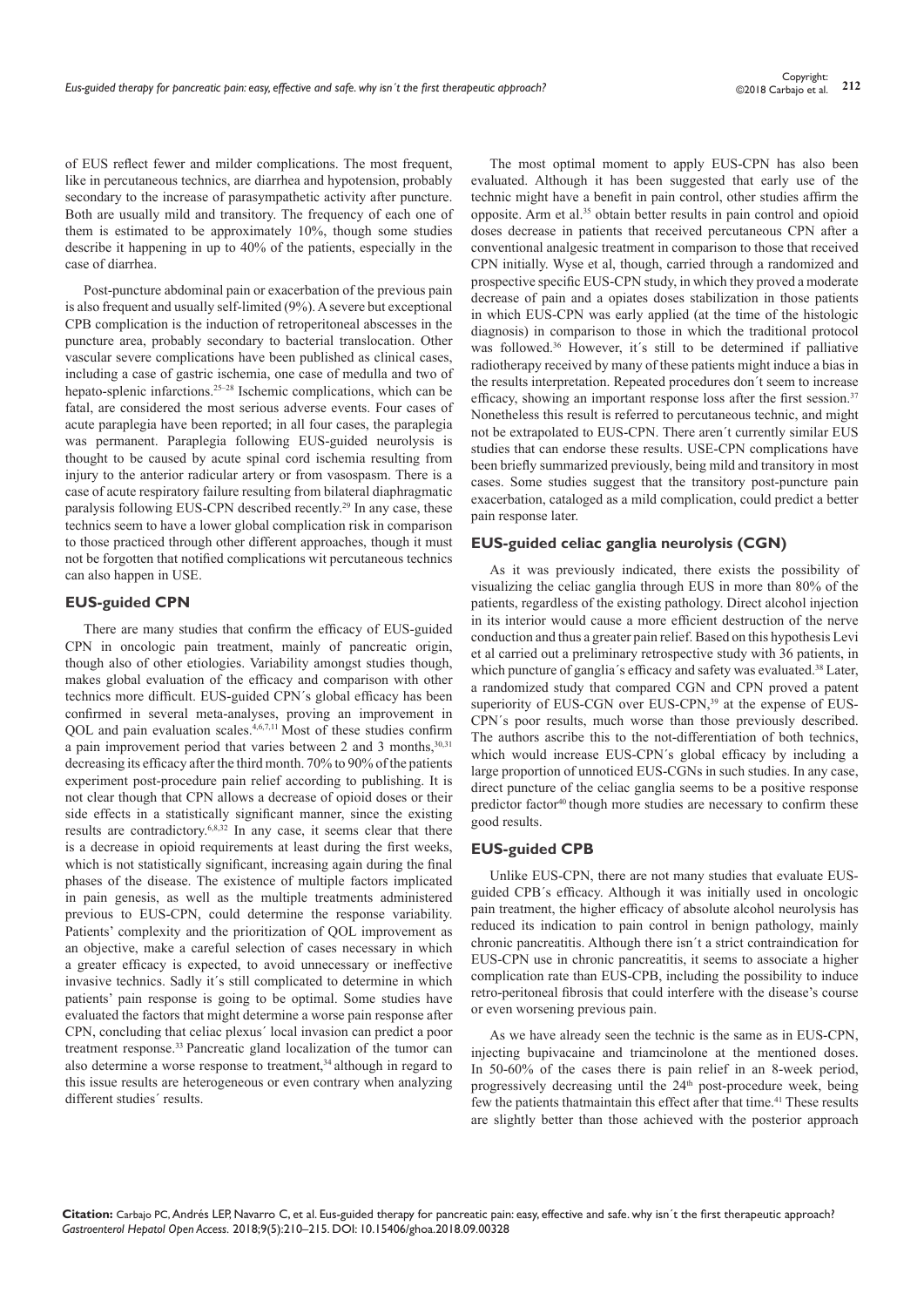radiologic technic<sup>42,43</sup> although they don't allow the withdrawal of analgesic medication in any of the cases, thus being its use always concomitant. The safety profile is acceptable. In fact, up to the date there haven´t been registered any neurological side effects secondary to EUS-CPB. The most frequent side effects are orthostatic hypotension that responds to fluid therapy and transitory diarrhea on the first post-procedure days. Both are catalogued as mild and are usually well tolerated by the patients. Some case of post-puncture intra-abdominal abscess has been described, resolved with wide spectrum antibiotic therapy.<sup>23,42</sup> Although it is not regularly used, this potential complication makes antibiotic prophylaxis advisable when practicing EUS-CPB. It does not seem possible to generalize EUS-CPB in all patients with chronic pancreatitis´ pain. In this pathology probably exist other more efficient therapeutic alternatives depending on the pain´s etiology (e.g. lithiasis, pancreatic duct stenosis); besides, the greater life expectancy of these patients make it necessary to apply a treatment with a longer term pain control. Nevertheless, EUS-CPB could be an efficient alternative in patients with severe side effects secondary to analgesic drugs, allowing a reduction of their doses, especially in exacerbations. The factors that predict a poor response, according to some studies, would be previous pancreatic surgery and age, having worse response patients under 45 years old.<sup>42</sup>

## **EUS-guided celiac ganglia block (CGB)**

There are no prospective studies that evaluate the efficacy of the celiac EUS-CGB. The results published by Levy<sup>38</sup> are not as favorable as those of the EUS-CGN, neither in chronic pancreatitis nor pancreatic adenocarcinoma. In fact, they suggest a lower efficacy than that obtained with standard EUS-CPB technic (38% vs. 55%), maybe due to a small sample size. In any case it is not possible to advice this technic with the available information.

## **Discussion**

EUS-CPN has proved an efficacy at least equivalent to that of percutaneous CPN, with less technic derived complications. It is notable the lack of neurological complications that have been notified since its practice started almost 20 years ago. This allows it to be considered a real alternative to percutaneous technics in pancreatic cancer pain control. Data suggest that EUS-CPN should even be considered as the elective procedure in centers where it is available. Nonetheless, in spite of its efficacy in decreasing pain intensity, it doesn´t allow the interruption of opioid treatment, leaving it as adjuvant therapy. For this reason it is necessary to investigate factors that may allow to increase its efficacy, and predictive factors that might select patients in which response could be optimal. Direct EUS-CGN results seem promising, and it is expected that in the future this will be the choice procedure. It seems logical that the direct injection over this structure is more effective inhibiting neuropathic routes, and available studies guarantee so. We think an extra effort will be worth making to locate the celiac ganglia in all patients submitted to apply EUS-CPN, and try its puncture in all cases. More studies are necessary to evaluate the efficacy of such intervention, but because it doesn´t significantly modify the technic and has proven its safeness, it should be a real target in all the practiced procedures.

The timing in which EUS-CPN is performed is a modifiable factor that hasn´t been sufficiently explored. Classically, oncologic pain in pancreatic cancer starts with oral drugs in according to WHO´s analgesic ladder, frequently being necessary to use high opioid doses

to achieve pain free periods. This is an important issue, since opioid side effects limit the QOL of these patients, often already deteriorated due to their underlying disease. Invasive technics have been used since they appeared only as a rescue treatment when there is no acceptable response to oral drugs, probably because even though the frequency of severe complications is low, these can be irreversible. We believe a change in this approach is necessary. The low rate of severe complications up to the date in EUS-CPN use allows it to be posed even as an initial alternative to oral analgesia. There is only one study that has evaluated EUS-CPN efficacy when early used, and the results are modest but encouraging. Studies that include only percutaneous technics we believe cannot be extrapolated to EUS. We also believe that more protocolized and EUS-CPN exclusivelycentered studies are needed to assess the ideal moment in which it should be executed. The fact that it can be carried out at the time of the cytological diagnosis, during the FNA procedure, can involve an economic saving that should be evaluated too. Currently most patients with pancreatic adenocarcinoma with unrepeatability criteria are submitted for histologic confirmation via EUS-FNA, with the intention to optimize chemotherapy. Most of these patients will later require analgesia for pain control during the disease´s course. Early EUS-CPN could delay analgesic climbing and increase the opioidfree time, reducing its side effects. Wyse et als work suggests this possibility, although it hasn´t proven a significant reduction of opioid doses. In any case, a better pain control as an adjuvant is not a minor target. In summary, the accomplishment of more studies in this direction, both in efficacy and cost effectiveness, seem to us a priority to optimize the technics results.

Regarding EUS-CPB, in spite that the first studies describing its role in secondary pain in chronic pancreatitis seemed promising, there is currently no evidence to recommend it as a first choice treatment. This pathology´s complexity and the multifactorial etiology of its pain make EUS-CPB´s results in pain control in these patients modest. It should be pointed out that CPB does not pursue the permanent ablation of the celiac plexus, and thus the reappearance of pain after a few weeks is the norm. EUS-CGB hasn´t demonstrated being as efficient as EUS-CGN either, and therefore direct puncture of the celiac ganglia a priori doesn´t improve results according to available data. Optimization of EUS-CPB probably first requires the adequate selection of patients with good response predictive factors. Few studies evaluate these factors, and it is not possible to determine in which patients we will obtain a better response. It´s suggestive that it will be poor in patients under 45 -years old or with previous pancreatic surgery, so it´s advised to try alternative treatments in these cases. In the same way, EUS-CPB use in exacerbations hasn´t been sufficiently assessed, and more studies are necessary to evaluate its safety. Repeated injections don´t seem to increase the efficacy and could be related to higher complication rates, so this procedure would not be a good alternative.

EUS-CPN use in chronic pancreatitis is not currently advised. Classic studies do not recommend it due to potentially severe complications (especially related to percutaneous CPN) in contrast to CPB. Nevertheless there are published cases in different series and prospective studies that suggest a better response of pain in opposition to CPB. Because this wasn´t the target of these papers, those data weren´t analyzed and there are no specific safety studies for this type of patients. It´s obvious that absolute alcohol´s lyses potential implies a more effective pain decrease at the expense of nervous endings´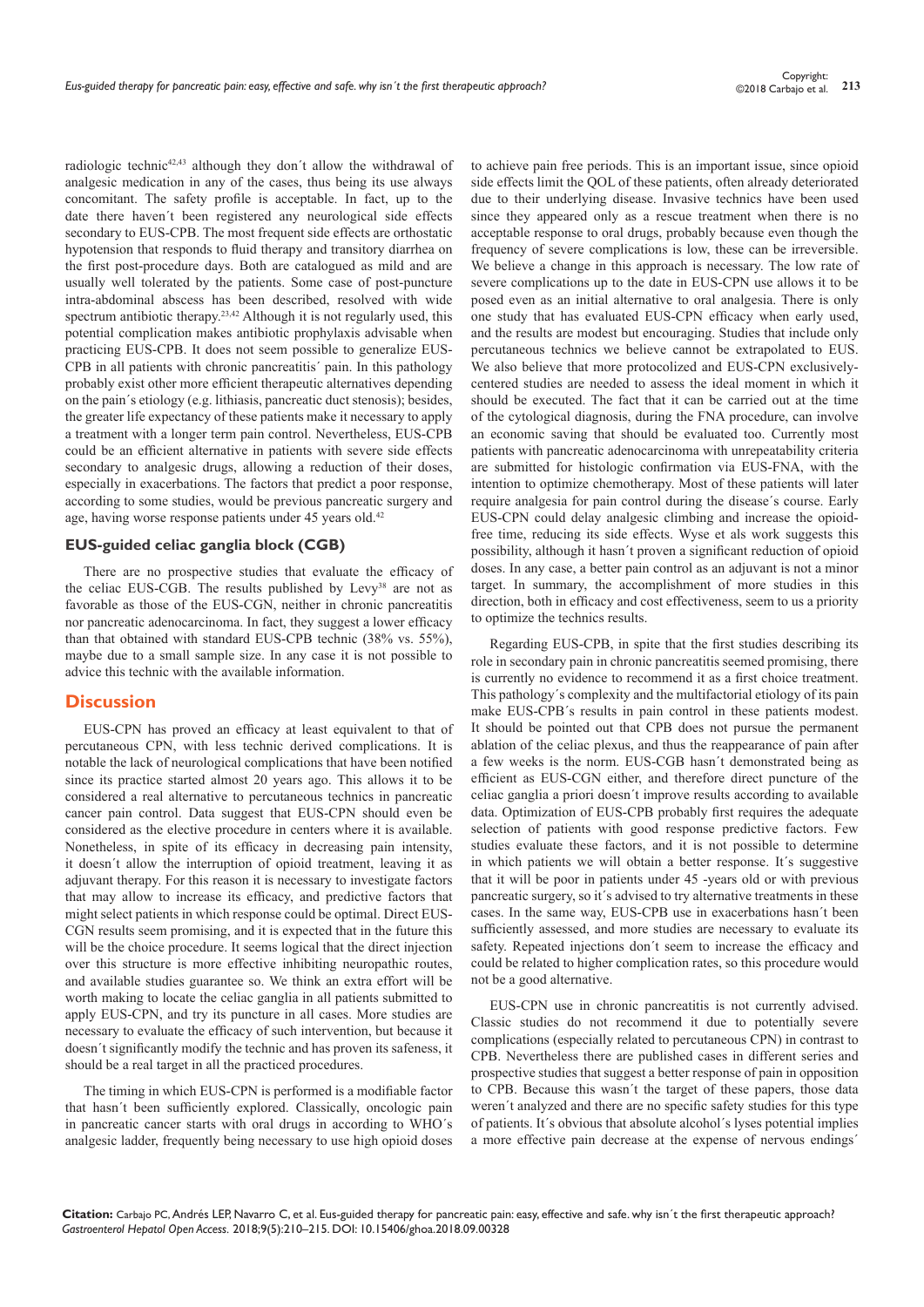destruction. The medium and long term evolution that these patients could have, and deferred complications could develop after CPN, are unknown. For this reason its performance should be limited to selected cases in which other treatments have failed or where pain is resistant or crippling. More studies would be necessary to evaluate EUS-CPN´s safeness in patients with chronic pancreatitis to be able to establish if it should be advised or counter advised.44–46

## **Conclusion**

- a. EUS-CPN is a well-established technic in management of pancreatic pain, particularly in pancreatic cancer, showing similar or even better results in pain relief than percutaneous CPN with less severe complications.
- b. The timing in which EUS-CPN is performed should be closely evaluated, because it seems to be a promising factor in order to improve efficacy or even cost-effectiveness of this technic.
- c. EUS-CGN should be elective as possible in patients referred to EUS-CPN, because it seems to be more effective than conventional EUS-CPN in achieving pain relief, and ganglia can be visualized in most of patients.
- d. EUS-CPB or EUS-CGB are not recommended techniques in chronic pancreatitis pain, at least at first. More studies are needed to define their role in treatment of chronic pain, probably focused in patient´s selection.

## **Acknowledgement**

None.

## **Conflict of interest**

No conflict of interest is declared.

### **References**

- 1. [Kappis M. Erfahrungen mit local Anasthesie bie Bauchoperationen.](https://www.scopus.com/record/display.uri?eid=2-s2.0-0001917569&origin=inward&txGid=eada0f8ccbbc8f3332a776b8ac47c08c)  *[Vehr Dtsch Gesellsch Chir](https://www.scopus.com/record/display.uri?eid=2-s2.0-0001917569&origin=inward&txGid=eada0f8ccbbc8f3332a776b8ac47c08c)*. 1914;43:87–89.
- 2. [Koizuka S, Nakajima K, Mieda R. CT-guided nerve block: a review](https://www.ncbi.nlm.nih.gov/pubmed/23873005)  [of the features of CT fluoroscopic guidance for nerve blocks.](https://www.ncbi.nlm.nih.gov/pubmed/23873005) *J Anesth*[. 2014;28\(1\):94–101.](https://www.ncbi.nlm.nih.gov/pubmed/23873005)
- Lillemoe KD, Cameron JL, Kaufman HS, et al. Chemical [splanchnicectomy in patients with unresectable pancreatic cancer: A](https://www.ncbi.nlm.nih.gov/pubmed/7683868)  [prospective randomized trial.](https://www.ncbi.nlm.nih.gov/pubmed/7683868) *Ann Surg*. 1993;217(5):456–457.
- 4. [Eisenberg E, Carr DB, Chalmers TC. Neurolytic celiac plexus](https://www.ncbi.nlm.nih.gov/pubmed/7818115)  [block for treatment of cancer pain: a meta-analysis.](https://www.ncbi.nlm.nih.gov/pubmed/7818115) *Anesth Analg*. [1995;80\(2\):290–295.](https://www.ncbi.nlm.nih.gov/pubmed/7818115)
- 5. [Kawamata M, Ishitani K, Ishikawa K, et al. Comparison between](https://www.ncbi.nlm.nih.gov/pubmed/8783327)  [celiac plexus block and morphine treatment on quality of life in](https://www.ncbi.nlm.nih.gov/pubmed/8783327)  [patients with pancreatic cancer pain.](https://www.ncbi.nlm.nih.gov/pubmed/8783327) *Pain*. 1996;64(3):597–602.
- 6. [Wong GY, Schroeder DR, Carns PE, et al. Effect of neurolytic celiac](https://www.ncbi.nlm.nih.gov/pubmed/14996778)  [plexus block on pain relief, quality of life, and survival in patients](https://www.ncbi.nlm.nih.gov/pubmed/14996778)  [with unresectable pancreatic cancer: a randomized controlled trial.](https://www.ncbi.nlm.nih.gov/pubmed/14996778)  *JAMA*[. 2004;291\(9\):1092–1099.](https://www.ncbi.nlm.nih.gov/pubmed/14996778)
- 7. [Wa Zhong, Zhong Yu, Jing-Xian Zeng, et al. Celiac Plexus Block](https://www.ncbi.nlm.nih.gov/pubmed/23682788)  [for treatment of pain associated with pancreatic cancer: A Meta-](https://www.ncbi.nlm.nih.gov/pubmed/23682788)Analysis. *Pain Pract.* [2014;14\(1\):43–51.](https://www.ncbi.nlm.nih.gov/pubmed/23682788)
- 8. [Yan BM, Myers RP. Neurolytic celiac plexus block for pain](https://www.ncbi.nlm.nih.gov/pubmed/17100960)  [control in unresectable pancreatic cancer.](https://www.ncbi.nlm.nih.gov/pubmed/17100960) *Am J Gastroenterol.* [2007;102\(2\):430–438.](https://www.ncbi.nlm.nih.gov/pubmed/17100960)
- 9. [Fujii-Lau LL, Bamlet WR, Eldrige JS, et al. Impact of celiac](https://www.ncbi.nlm.nih.gov/pubmed/25800661)  [neurolysis on survival in patients with pancreatic cancer.](https://www.ncbi.nlm.nih.gov/pubmed/25800661) *Gastrointest Endosc*[. 2015;82\(1\):46–56.](https://www.ncbi.nlm.nih.gov/pubmed/25800661)
- 10. [Lavu H, Lengel HB, Sell NM, Baiocco JA, et al. A prospective,](https://www.ncbi.nlm.nih.gov/pubmed/25667135)  [randomized, Double-Blind-Placebo controlled trial on the efficacy](https://www.ncbi.nlm.nih.gov/pubmed/25667135)  [of ethanol celiac plexus neurolysis in patients with operable](https://www.ncbi.nlm.nih.gov/pubmed/25667135)  [pancreatic and periampullary adenocarcinoma.](https://www.ncbi.nlm.nih.gov/pubmed/25667135) *J Am Coll Surg*.  $2015;220(4):497-508.$
- 11. [Puli SR, Reddy JB, Bechtold ML, et al. EUS-guided celiac plexus](https://www.ncbi.nlm.nih.gov/pubmed/19137428)  neurolysis for pain due to chronic pancreatitis or pancreatic [cancer pain: a meta-analysis and systematic review.](https://www.ncbi.nlm.nih.gov/pubmed/19137428) *Dig Dis Sci*. [2009;54\(11\):2330–2337.](https://www.ncbi.nlm.nih.gov/pubmed/19137428)
- 12. [Chauhan S, Forsmark C. Pain management in chronic pancreatitis:](https://www.ncbi.nlm.nih.gov/pubmed/20510832)  A treatment algorithm. *[Best Pract Res Clin Gastroenterol](https://www.ncbi.nlm.nih.gov/pubmed/20510832)*. 2010; [24\(3\):323–335.](https://www.ncbi.nlm.nih.gov/pubmed/20510832)
- 13. Pap A, Nauss LA, Di Magno EP. Is percutaneous celiac plexus block PCPB associated with pain relief in chronic pancreatitis? A comparison among analgesic, alcohol and steroid PCPB. *Pancreas*.  $1990.5.725$
- 14. [Wiersema MJ, Wiersema LM. Endosonography-guided celiac plexus](https://www.ncbi.nlm.nih.gov/pubmed/8979053)  neurolysis. *Gastrointest Endosc*[. 1996;44\(6\):656–662.](https://www.ncbi.nlm.nih.gov/pubmed/8979053)
- 15. [Collins D, Penman I, Mishra G, et al. EUS−guided celiac block and](https://www.ncbi.nlm.nih.gov/pubmed/16981114)  [neurolysis. Endoscopy. 2006;38\(9\):935–939.](https://www.ncbi.nlm.nih.gov/pubmed/16981114)
- 16. [Penman ID, Gilbert D. Basic technique for celiac plexus block/](https://www.ncbi.nlm.nih.gov/pubmed/19179148) neurolysis. *Gastrointest Endosc*[. 2009;69\(2 Suppl\):S163–165.](https://www.ncbi.nlm.nih.gov/pubmed/19179148)
- 17. [LeBlanc JK, Rawl S, Juan M, et al. Endoscopic Ultrasound-Guided](https://www.ncbi.nlm.nih.gov/pubmed/23365492)  [Celiac Plexus Neurolysis in pancreatic cancer: A Prospective Pilot](https://www.ncbi.nlm.nih.gov/pubmed/23365492)  [Study of safety using 10 mL versus 20 mL alcohol.](https://www.ncbi.nlm.nih.gov/pubmed/23365492) *Diagn Ther Endosc.* [2013;2013:327036.](https://www.ncbi.nlm.nih.gov/pubmed/23365492)
- 18. [Stevens T, Constanzo A, Lopez R, et al. Adding Triamcinolone to](https://www.ncbi.nlm.nih.gov/pubmed/21946121)  [Endoscopic Ultrasound–Guided Celiac Plexus Blockade does not](https://www.ncbi.nlm.nih.gov/pubmed/21946121)  [reduce pain in patients with chronic pancreatitis.](https://www.ncbi.nlm.nih.gov/pubmed/21946121) *Clin Gastroenterol Hepatol*[. 2012;10\(2\):186–191.](https://www.ncbi.nlm.nih.gov/pubmed/21946121)
- 19. [Sahai AV, Lemelin V, Lam E, et al. Central vs. bilateral](https://www.ncbi.nlm.nih.gov/pubmed/19174816)  [endoscopic ultrasound-guided celiac plexus block or neurolysis: a](https://www.ncbi.nlm.nih.gov/pubmed/19174816)  [comparative study of short-term effectiveness.](https://www.ncbi.nlm.nih.gov/pubmed/19174816) *Am J Gastroenterol*. [2009;104\(2\):326–329.](https://www.ncbi.nlm.nih.gov/pubmed/19174816)
- 20. [LeBlanc J, Al-Haddad M, McHenry L, et al. A prospective,](https://www.ncbi.nlm.nih.gov/pubmed/22000795)  [randomized study of EUS-guided celiac plexus neurolysis for](https://www.ncbi.nlm.nih.gov/pubmed/22000795)  [pancreatic cancer: one injection or two?.](https://www.ncbi.nlm.nih.gov/pubmed/22000795) *Gastrointest Endosc*. [2011;74\(6\):1300–1307.](https://www.ncbi.nlm.nih.gov/pubmed/22000795)
- 21. [LeBlanc JK, DeWitt J, Johnson C, et al. A prospective randomized](http://www.ncbi.nlm.nih.gov/pubmed/19136101)  [trial of 1 versus 2 injections during EUS-guided celiac plexus block](http://www.ncbi.nlm.nih.gov/pubmed/19136101)  [for chronic pancreatitis pain.](http://www.ncbi.nlm.nih.gov/pubmed/19136101) *Gastrointest Endosc*. 2009;69(4):835– [842.](http://www.ncbi.nlm.nih.gov/pubmed/19136101)
- 22. [Levy M, Rajan E, Keeney G, et al. Neural ganglia visualized by](http://www.ncbi.nlm.nih.gov/pubmed/16780554)  endoscopic ultrasound. *Am J Gastroenterol.* [2006;101\(8\):1787–1791.](http://www.ncbi.nlm.nih.gov/pubmed/16780554)
- 23. [O'Toole TM, Schmulewitz N. Complication rates of EUS-guided](http://www.ncbi.nlm.nih.gov/pubmed/19588286)  [celiac plexus blockade and neurolysis: results of a large case series.](http://www.ncbi.nlm.nih.gov/pubmed/19588286)  *Endoscopy*[. 2009;41\(7\):593–597.](http://www.ncbi.nlm.nih.gov/pubmed/19588286)
- 24. [Adler DG, Jacobson BC, Davila RE et al. ASGE guideline:](http://www.ncbi.nlm.nih.gov/pubmed/15672049)  [complications of EUS.](http://www.ncbi.nlm.nih.gov/pubmed/15672049) *Gastrointest Endosc*. 2005;61(1):8–12.